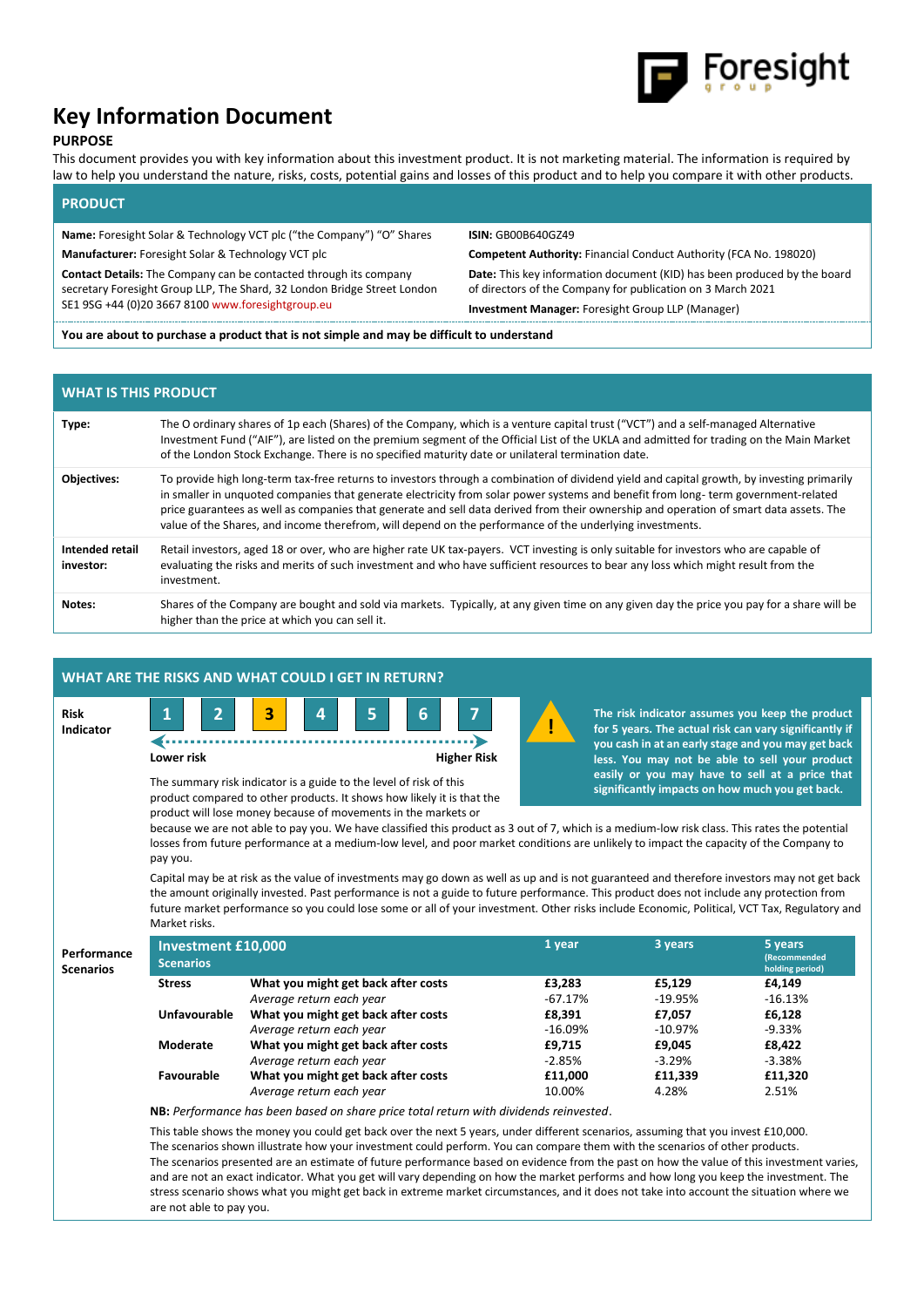## **WHAT ARE THE RISKS AND WHAT COULD I GET IN RETURN?**

This product cannot be easily cashed in. This means it is difficult to estimate how much you would get back if you cash in before the end of the recommended holding period. You will either be unable to cash in early or you will have to pay high costs or make a large loss if you do so. Your maximum loss would be that you will lose all your investment.

The figures shown include all the costs of the product itself, but may not include all the costs that you pay to your advisor or distributor. The figures do not take into account your personal tax situation or any initial VCT income tax relief, which may also affect how much you get back. The tax legislation of your home Member State may have an impact on your actual pay-out.

*Market developments in the future cannot be accurately predicted. The scenarios shown are only an indication of some of the possible outcomes based on recent returns. Actual returns could be lower.*

# **WHAT HAPPENS IF FORESIGHT SOLAR & TECHNOLOGY VCT PLC IS UNABLE TO PAY OUT?**

As a shareholder in the Company you would not be able to make a claim to the Financial Services Compensation Scheme about the Company in the event that the Company is unable to pay out. You may face a financial loss should the Company default on its obligations. There is no compensation or guarantee scheme in place which may offset all, or any, of this loss.

| <b>Table 1: Costs</b><br>over Time | The Reduction in Yield (RIY) shows what impact the total costs you pay will have on the investment return you might get. The total costs<br>take into account one-off, ongoing and incidental costs. The amounts shown here are the cumulative costs of the product itself, for three<br>different holding periods. They include potential early exit penalties. The figures assume you invest £10,000. The figures are estimates and<br>may change in the future. |                                                                                                                                                                                                                                                                                                                                                                                                                         |      |                                                                                                                                                                                                                                   |                |                                                                            |                                                                                 |  |  |
|------------------------------------|--------------------------------------------------------------------------------------------------------------------------------------------------------------------------------------------------------------------------------------------------------------------------------------------------------------------------------------------------------------------------------------------------------------------------------------------------------------------|-------------------------------------------------------------------------------------------------------------------------------------------------------------------------------------------------------------------------------------------------------------------------------------------------------------------------------------------------------------------------------------------------------------------------|------|-----------------------------------------------------------------------------------------------------------------------------------------------------------------------------------------------------------------------------------|----------------|----------------------------------------------------------------------------|---------------------------------------------------------------------------------|--|--|
|                                    |                                                                                                                                                                                                                                                                                                                                                                                                                                                                    | The person selling you or advising you about this product may charge you other costs. If so, this person will provide you with information<br>about these costs, and show you the impact that all costs will have on your investment over time.                                                                                                                                                                         |      |                                                                                                                                                                                                                                   |                |                                                                            |                                                                                 |  |  |
|                                    | <b>Investment £10,000</b>                                                                                                                                                                                                                                                                                                                                                                                                                                          |                                                                                                                                                                                                                                                                                                                                                                                                                         |      |                                                                                                                                                                                                                                   | If you cash in | If you cash in                                                             | If you cash in                                                                  |  |  |
|                                    | <b>Scenarios</b>                                                                                                                                                                                                                                                                                                                                                                                                                                                   |                                                                                                                                                                                                                                                                                                                                                                                                                         |      |                                                                                                                                                                                                                                   | after 1 year   | after 3 years                                                              | after 5 years                                                                   |  |  |
|                                    | <b>Total costs</b>                                                                                                                                                                                                                                                                                                                                                                                                                                                 |                                                                                                                                                                                                                                                                                                                                                                                                                         |      |                                                                                                                                                                                                                                   | £320           | £836                                                                       | £1,324                                                                          |  |  |
|                                    | Impact of return (RIY) per year                                                                                                                                                                                                                                                                                                                                                                                                                                    |                                                                                                                                                                                                                                                                                                                                                                                                                         |      |                                                                                                                                                                                                                                   | 3.20%          | 2.87%                                                                      | 2.80%                                                                           |  |  |
| Costs                              | period;<br>the meaning of the different cost categories.                                                                                                                                                                                                                                                                                                                                                                                                           |                                                                                                                                                                                                                                                                                                                                                                                                                         |      |                                                                                                                                                                                                                                   |                |                                                                            |                                                                                 |  |  |
|                                    |                                                                                                                                                                                                                                                                                                                                                                                                                                                                    | This table shows the impact on return per year                                                                                                                                                                                                                                                                                                                                                                          |      |                                                                                                                                                                                                                                   |                |                                                                            |                                                                                 |  |  |
|                                    | One off costs                                                                                                                                                                                                                                                                                                                                                                                                                                                      | <b>Entry Costs</b>                                                                                                                                                                                                                                                                                                                                                                                                      |      | The impact of the costs you pay when entering your investment. This is the most<br>you will pay, and you could pay less.                                                                                                          |                |                                                                            |                                                                                 |  |  |
|                                    |                                                                                                                                                                                                                                                                                                                                                                                                                                                                    | <b>Stamp Duty</b>                                                                                                                                                                                                                                                                                                                                                                                                       | 0.5% | Not included are any adviser charges you may separately agree with your<br>financial adviser.                                                                                                                                     |                |                                                                            |                                                                                 |  |  |
|                                    |                                                                                                                                                                                                                                                                                                                                                                                                                                                                    | <b>Portfolio</b><br>transaction costs                                                                                                                                                                                                                                                                                                                                                                                   | n/a  | The impact of the costs of the Manager buying and selling underlying<br>investments within the VCT i.e. investee companies.                                                                                                       |                |                                                                            |                                                                                 |  |  |
|                                    | <b>Ongoing costs</b>                                                                                                                                                                                                                                                                                                                                                                                                                                               | Other ongoing<br>costs                                                                                                                                                                                                                                                                                                                                                                                                  | 2.9% | The impact of the costs that we take each year for managing your investment,<br>including fees paid to the Manager. Please note that annual ongoing costs are<br>capped at an amount equal to 3.60% of net assets of the Company. |                |                                                                            |                                                                                 |  |  |
|                                    | <b>Incidental costs</b>                                                                                                                                                                                                                                                                                                                                                                                                                                            | Performance<br><b>Incentive fees</b>                                                                                                                                                                                                                                                                                                                                                                                    | 1.5% | per annum.                                                                                                                                                                                                                        |                | Foresight will become entitled for a performance incentive fee of 30% once | distributions exceed a Total Return Threshold of 130p increasing by a simple 5% |  |  |
|                                    |                                                                                                                                                                                                                                                                                                                                                                                                                                                                    | <b>Carried interest</b>                                                                                                                                                                                                                                                                                                                                                                                                 | n/a  | n/a                                                                                                                                                                                                                               |                |                                                                            |                                                                                 |  |  |
|                                    | arise.                                                                                                                                                                                                                                                                                                                                                                                                                                                             | Depending on how you buy these shares you may incur other costs, including broker commission platform fees and stamp duty. The<br>distributor will provide you will additional documents where necessary. The Company aims, but is not committed, to offer liquidity to<br>shareholders through ongoing buybacks, subject to cash availability, at a target discount of 2-5% to net asset value. Distribution costs may |      |                                                                                                                                                                                                                                   |                |                                                                            |                                                                                 |  |  |